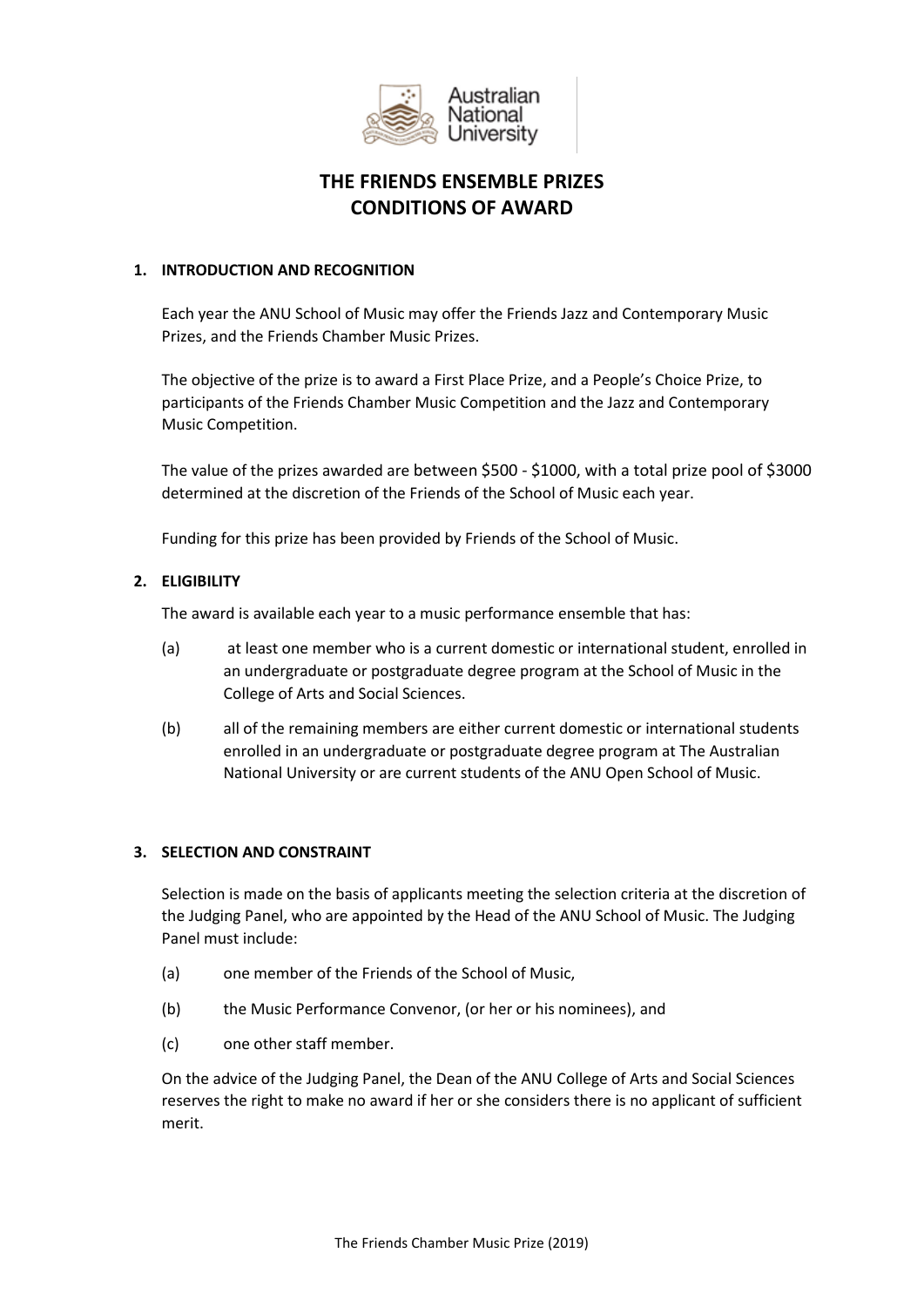An ensemble may include duos provided there is no piano accompaniment involved, and may be awarded a prize in more than one category. Students are also permitted to appear in more than one ensemble in the completion finals.

Where required, the University Medal Committee will be available for qualitative or subjective assessment determinants if a decision is not reached within the College to determine prize winners.

### **4. RECIPIENT OBLIGATIONS**

The awarding of a prize is based on the information provided to the University. A prize may be declined by the recipient once they have been notified as the prize winner. This must be provided in writing to the ANU College of Arts and Social Sciences no later than four weeks from notification.

If the prize is accepted by the recipient, they agree to the Publication of their name.

In some instances the recipient may be asked to:

- 1) write a letter of thanks to the donor;
- 2) participate in marketing activities and/or asked to provide a reflective statement.

## **5. REVIEW OF PRIZE**

The award will be reviewed;

- (a) if any eligibility requirements are to be amended,
- (b) after 3 years,

whichever is earliest.

#### **6. VARIATION TO CONDITIONS OF AWARD**

In exceptional circumstances and on a case-by-case basis, these conditions of award may be varied by the Dean on the recommendation of the Judging Panel.

# **7. CONTACT WITH THE COLLEGE**

All enquiries regarding the prize and changes, issues, or further information after acceptance should be made to:

*School of Music College of Art and Social Sciences Building 100, William Herbert Pl The Australian National University Canberra ACTON 2601 AUSTRALIA*

*Email: music@anu.edu.au*